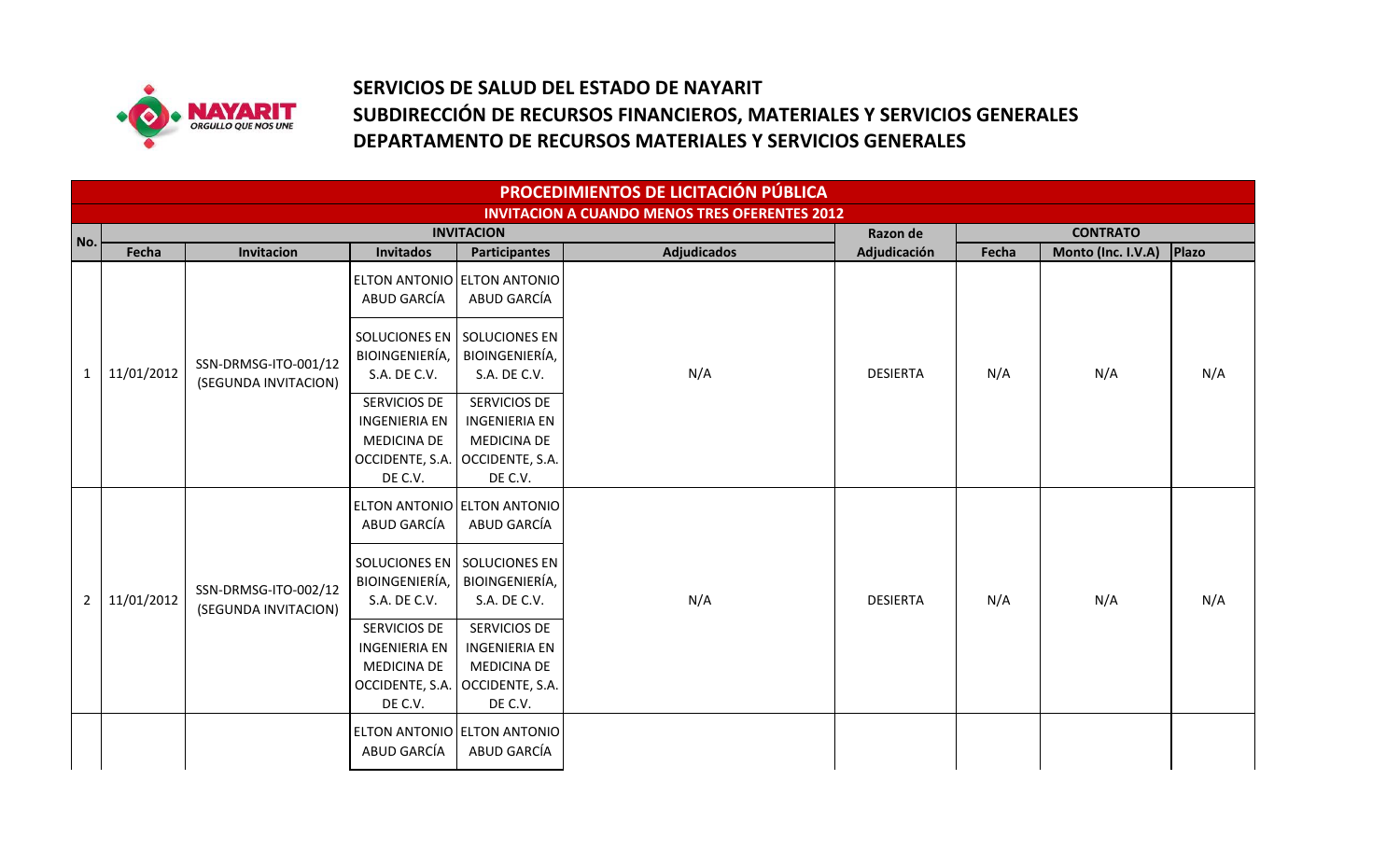| $\mathbf{3}$    | 11/01/2012 | SSN-DRMSG-ITO-003/12<br>(SEGUNDA INVITACION) | SOLUCIONES EN SOLUCIONES EN<br>BIOINGENIERÍA,<br>S.A. DE C.V.<br>SERVICIOS DE<br><b>INGENIERIA EN</b><br>MEDICINA DE<br>OCCIDENTE, S.A.<br>DE C.V.                   | BIOINGENIERÍA,<br>S.A. DE C.V.<br>SERVICIOS DE<br><b>INGENIERIA EN</b><br><b>MEDICINA DE</b><br>OCCIDENTE, S.A.<br>DE C.V. | N/A | <b>DESIERTA</b> | N/A | N/A | N/A |
|-----------------|------------|----------------------------------------------|----------------------------------------------------------------------------------------------------------------------------------------------------------------------|----------------------------------------------------------------------------------------------------------------------------|-----|-----------------|-----|-----|-----|
| $\overline{4}$  | 11/01/2012 | SSN-DRMSG-ITO-004/12<br>(SEGUNDA INVITACION) | LOVENDIG<br>GROUP, S.A. DE<br>C.V.<br>MANTENIMIENT<br>O PREVENTIVO Y<br>CORRECTIVO,<br>S.A. DE C.V.<br><b>MEDICINA</b><br><b>MINIMA</b><br>INVASIVA, S.A.<br>DE C.V. | <b>NINGUNO</b>                                                                                                             | N/A | <b>DESIERTA</b> | N/A | N/A | N/A |
| $5\phantom{.0}$ | 23/01/2012 | SSN-DRMSG-ITO-005/12<br>(SEGUNDA INVITACION) | LOVENDIG<br>GROUP, S.A. DE<br>C.V.<br>MANTENIMIENT<br>O PREVENTIVO Y<br>CORRECTIVO,<br>S.A. DE C.V.<br><b>MEDICINA</b><br><b>MINIMA</b><br>INVASIVA, S.A.<br>DE C.V. | <b>NINGUNO</b>                                                                                                             | N/A | <b>DESIERTA</b> | N/A | N/A | N/A |
|                 |            |                                              | PABLO ULLOA<br><b>TAPIA</b>                                                                                                                                          | PABLO ULLOA<br><b>TAPIA</b>                                                                                                |     | COI VENTE MAC   |     |     |     |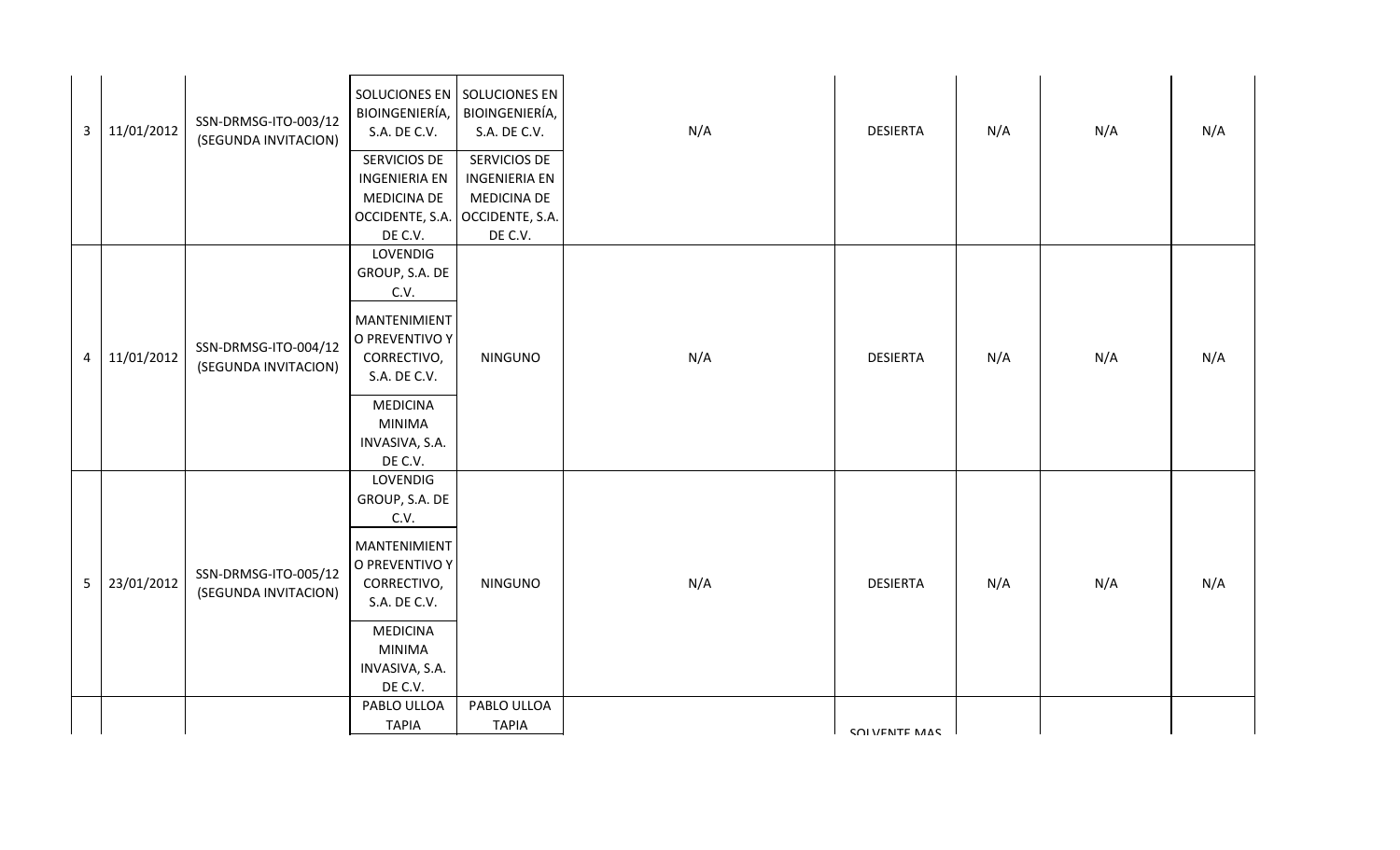|                |            |                      |                      |                               |                              | <b>JULVLIVIL IVIAJ</b> |            |              |            |
|----------------|------------|----------------------|----------------------|-------------------------------|------------------------------|------------------------|------------|--------------|------------|
| 6              | 22/02/2012 | SSN-DRMSG-ITO-006/12 | <b>IGNACIO</b>       | <b>IGNACIO</b>                | PABLO ULLOA TAPIA            | <b>BAJA</b>            | 05/03/2012 | \$518.101,56 | 04/04/2012 |
|                |            |                      | RENTERIA             | RENTERIA                      |                              |                        |            |              |            |
|                |            |                      | <b>ESTRADA</b>       | <b>ESTRADA</b>                |                              |                        |            |              |            |
|                |            |                      | <b>FRANCISCO</b>     | <b>FRANCISCO</b>              |                              |                        |            |              |            |
|                |            |                      | <b>JAVIER SOTO</b>   | <b>JAVIER SOTO</b>            |                              |                        |            |              |            |
|                |            |                      | <b>FONTES</b>        | <b>FONTES</b>                 |                              |                        |            |              |            |
| $\overline{7}$ | 10/02/2012 | SSN-DRMSG-ITO-007/12 | <b>SARA RAMIERZ</b>  | <b>SARA RAMIERZ</b>           | SARA RAMIREZ MARTINEZ        | <b>SOLVENTE MAS</b>    | 15/03/2012 | \$525.299,04 | 02/04/2012 |
|                |            |                      | <b>MARTINEZ</b>      | <b>MARTINEZ</b>               |                              | <b>BAJA</b>            |            |              |            |
|                |            |                      | <b>JULIO CESAR</b>   | <b>JULIO CESAR</b>            |                              |                        |            |              |            |
|                |            |                      | CORONEL              | CORONEL                       |                              |                        |            |              |            |
|                |            |                      | <b>BLANCHET</b>      | <b>BLANCHET</b>               |                              |                        |            |              |            |
|                |            |                      |                      | JORGE ERNESTO   JORGE ERNESTO |                              |                        |            |              |            |
|                |            |                      | <b>GUTIERREZ</b>     | <b>GUTIERREZ</b>              |                              |                        |            |              |            |
|                |            |                      | COMPARAN             | <b>COMPARAN</b>               |                              |                        |            |              |            |
|                |            |                      |                      |                               |                              | <b>SOLVENTE MAS</b>    |            |              |            |
| 8              | 22/03/2012 | SSN-DRMSG-ITO-008/12 | <b>MARIA DINORA</b>  | <b>MARIA DINORA</b>           | MARIA DINORA ROJAS RODRIGUEZ | <b>BAJA</b>            | 30/03/2012 | \$256.615,20 | 30/04/2012 |
|                |            |                      | <b>ROJA</b>          | <b>ROJA</b>                   |                              |                        |            |              |            |
|                |            |                      | RODRIGUEZ            | <b>RODRIGUEZ</b>              |                              |                        |            |              |            |
|                |            |                      | JOSE DEL HOYO        | JOSE DEL HOYO                 |                              |                        |            |              |            |
|                |            |                      | <b>GUTIERREZ</b>     | <b>GUTIERREZ</b>              |                              |                        |            |              |            |
|                |            |                      | RICARDO              | <b>RICARDO</b>                |                              |                        |            |              |            |
|                |            |                      | <b>MEDRANO</b>       | <b>MEDRANO</b>                |                              |                        |            |              |            |
|                |            |                      | BAHENA               | <b>BAHENA</b>                 |                              |                        |            |              |            |
|                |            |                      |                      | CONSTRUCCION, CONSTRUCCION,   |                              |                        |            |              |            |
| 9              | 07/02/2012 | SSN-DRMSG-ITO-010/12 | <b>INSTALACION Y</b> |                               | EDMUNDO ARTURO BARCENA LEON  | <b>SOLVENTE MAS</b>    | 17/02/2012 | \$464.000,00 | 02/04/2012 |
|                |            |                      |                      | <b>INSTALACION Y</b>          |                              | <b>BAJA</b>            |            |              |            |
|                |            |                      | PROYECTOS S.A.       | PROYECTOS S.A.                |                              |                        |            |              |            |
|                |            |                      | DE C.V.              | DE C.V.                       |                              |                        |            |              |            |
|                |            |                      | <b>ARTURO</b>        | <b>ARTURO</b>                 |                              |                        |            |              |            |
|                |            |                      | <b>BARCENA LEON</b>  | <b>BARCENA LEON</b>           |                              |                        |            |              |            |
|                |            |                      | <b>RICARDO</b>       | <b>RICARDO</b>                |                              |                        |            |              |            |
|                |            |                      | <b>MEDRANO</b>       | MEDRANO                       |                              |                        |            |              |            |
|                |            |                      | <b>BAHENA</b>        | <b>BAHENA</b>                 |                              |                        |            |              |            |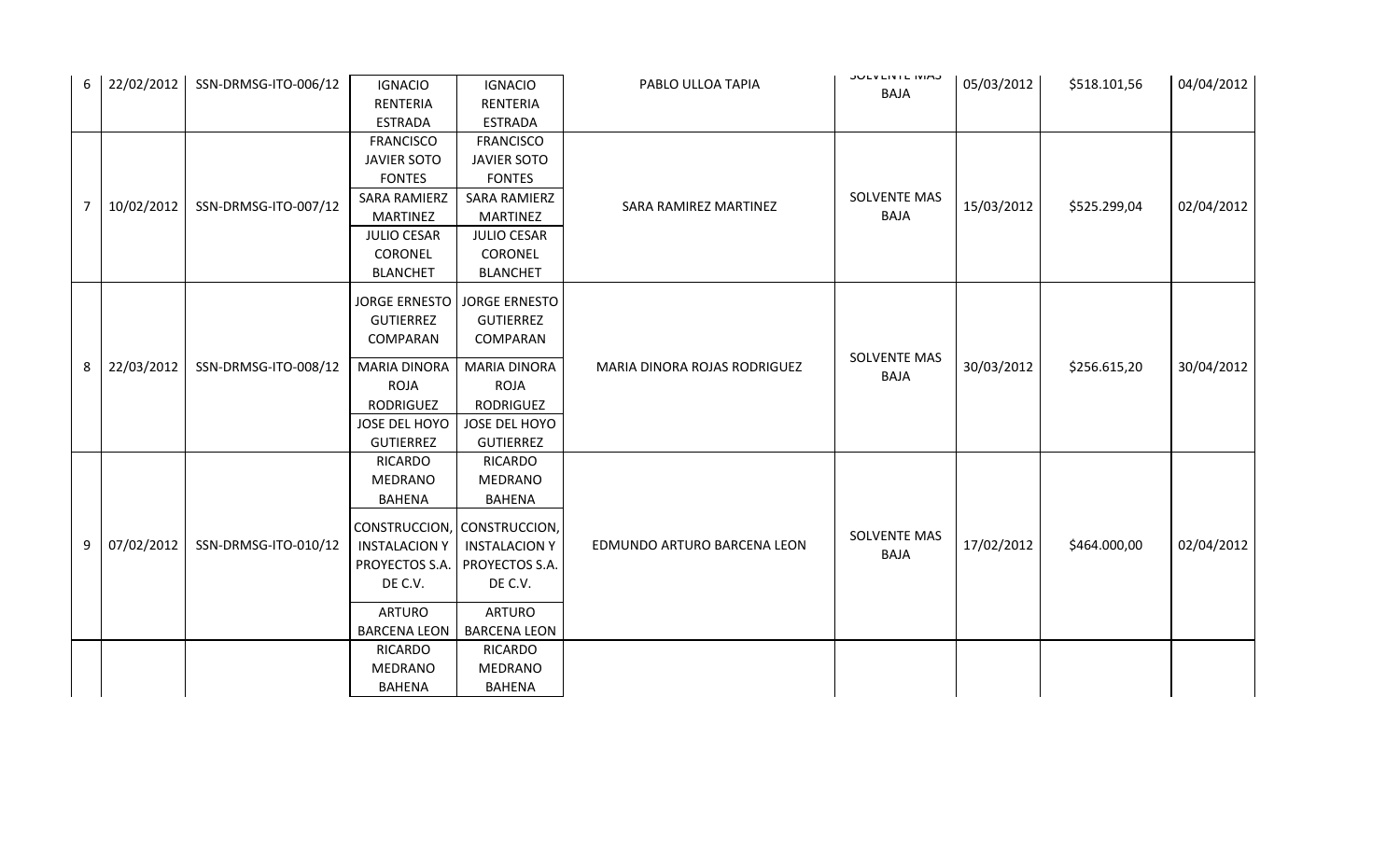|    | 10 07/02/2012 | SSN-DRMSG-ITO-011/12 | CONSTRUCCION, CONSTRUCCION,<br><b>INSTALACION Y</b><br>PROYECTOS S.A.<br>DE C.V. | <b>INSTALACION Y</b><br>PROYECTOS S.A.<br>DE C.V. | EDMUNDO ARTURO BARCENA LEON           | SOLVENTE MAS<br><b>BAJA</b> | 17/02/2012 | \$464.000,00 | 02/04/2012 |
|----|---------------|----------------------|----------------------------------------------------------------------------------|---------------------------------------------------|---------------------------------------|-----------------------------|------------|--------------|------------|
|    |               |                      | <b>ARTURO</b>                                                                    | <b>ARTURO</b>                                     |                                       |                             |            |              |            |
|    |               |                      | <b>BARCENA LEON</b>                                                              | <b>BARCENA LEON</b>                               |                                       |                             |            |              |            |
|    |               |                      | MULTISERVICIOS MULTISERVICIOS                                                    |                                                   |                                       |                             |            |              |            |
|    |               |                      | MEDICOS SIGLO   MEDICOS SIGLO                                                    |                                                   |                                       |                             |            |              |            |
|    |               |                      | XXI S.C.                                                                         | XXI S.C.                                          |                                       | <b>SOLVENTE MAS</b>         |            |              |            |
|    | 11 17/02/2012 | SSN-DRMSG-ITO-013/12 | <b>MULTISERVICIOS</b><br>REAL SAN FELIPE MULTISERVICIOS                          |                                                   | MULTISERVICIOS MEDICOS SIGLO XXI S.C. | <b>BAJA</b>                 | 29/02/2012 | \$580.000,00 | 29/03/2012 |
|    |               |                      | S.C.                                                                             | REAL SAN FELIPE                                   |                                       |                             |            |              |            |
|    |               |                      | ORTOGINE MD S.                                                                   | S.C.                                              |                                       |                             |            |              |            |
|    |               |                      | DE R. DE C.V.                                                                    |                                                   |                                       |                             |            |              |            |
|    |               |                      | MULTISERVICIOS MULTISERVICIOS                                                    |                                                   |                                       |                             |            |              |            |
|    |               |                      | MEDICOS SIGLO   MEDICOS SIGLO                                                    |                                                   |                                       |                             |            |              |            |
|    |               |                      | XXI S.C.                                                                         | XXI S.C.                                          |                                       |                             |            |              |            |
| 12 | 12/03/2012    | SSN-DRMSG-ITO-014/12 | <b>MULTISERVICIOS</b>                                                            |                                                   | MULTISERVICIOS REAL SAN FELIPE S.C.   | <b>SOLVENTE MAS</b>         | 03/04/2012 | \$430.000,00 | 23/04/2012 |
|    |               |                      | REAL SAN FELIPE MULTISERVICIOS                                                   |                                                   |                                       | <b>BAJA</b>                 |            |              |            |
|    |               |                      | S.C.                                                                             | REAL SAN FELIPE                                   |                                       |                             |            |              |            |
|    |               |                      | ORTOGINE MD S.                                                                   | S.C.                                              |                                       |                             |            |              |            |
|    |               |                      | DE R. DE C.V.                                                                    |                                                   |                                       |                             |            |              |            |
|    |               |                      | PROVEEDORA DE PROVEEDORA DE                                                      |                                                   |                                       |                             |            |              |            |
|    |               |                      | <b>INSUMOS</b>                                                                   | <b>INSUMOS</b>                                    |                                       |                             |            |              |            |
|    |               |                      | HAKERI S.A. DE                                                                   | HAKERI S.A. DE                                    |                                       |                             |            |              |            |
|    |               |                      | C.V.                                                                             | C.V.<br>LOMEDIC S.A. DE LOMEDIC S.A. DE           | PROVEEDORA DE INSUMOS HAKERI S.A DE   | <b>SOLVENTE MAS</b>         |            |              |            |
|    | 13 04/05/2012 | SSN-DRMSG-ITO-015/12 | C.V.                                                                             | C.V.                                              | .C.V.                                 | <b>BAJA</b>                 | 22/05/2012 | \$496.859,23 | 19/06/2012 |
|    |               |                      | ABASTECEDORA                                                                     | ABASTECEDORA                                      |                                       |                             |            |              |            |
|    |               |                      | <b>DE INSUMOS</b>                                                                | DE INSUMOS                                        |                                       |                             |            |              |            |
|    |               |                      | PARA LA SALUD                                                                    | PARA LA SALUD                                     |                                       |                             |            |              |            |
|    |               |                      | S.A.DE C.V.                                                                      | S.A.DE C.V.                                       |                                       |                             |            |              |            |
|    |               |                      | <b>GREGORIO</b>                                                                  |                                                   |                                       |                             |            |              |            |
|    |               |                      | SAINES                                                                           |                                                   |                                       |                             |            |              |            |
|    |               |                      | SANTANA                                                                          |                                                   |                                       |                             |            |              |            |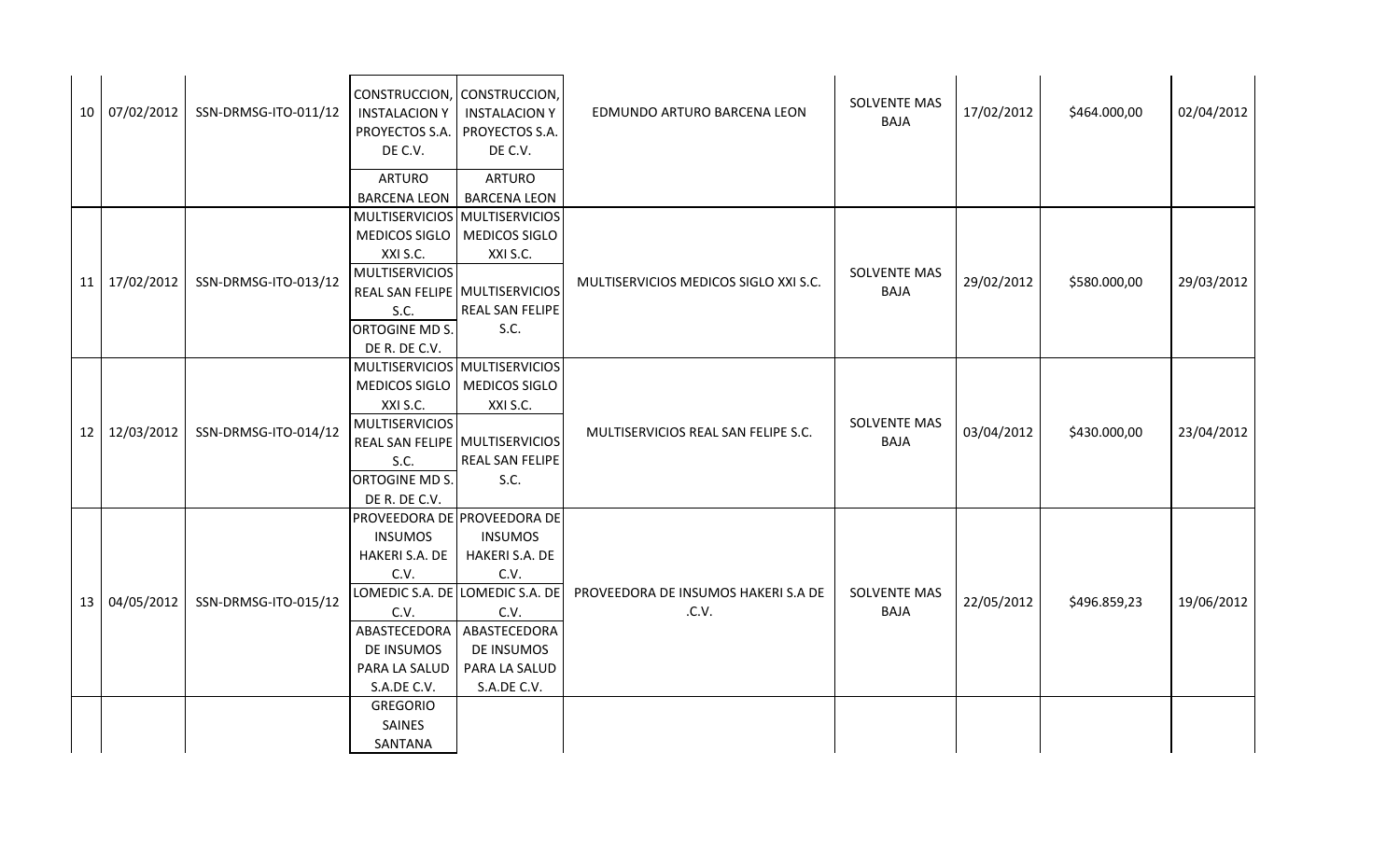|  | 14 31/05/2012 | SSN-DRMSG-ITO-016/12   DISEÑO GRAFICO | <b>IMPRESIONES</b><br><b>DIGITALES Y</b><br>DE NAYARIT S.<br>DE R. L. DE C. V.                                                                                                             | N/A                                                                                            | N/A                                | <b>DESIERTA</b>                    | N/A        | N/A          | N/A        |
|--|---------------|---------------------------------------|--------------------------------------------------------------------------------------------------------------------------------------------------------------------------------------------|------------------------------------------------------------------------------------------------|------------------------------------|------------------------------------|------------|--------------|------------|
|  |               |                                       | <b>JULIO CESAR</b><br><b>ROSAS</b><br>HERNANDEZ                                                                                                                                            |                                                                                                |                                    |                                    |            |              |            |
|  | 15 04/06/2012 | SSN-DRMSG-ITO-017/12                  | HOSPITERRA S.A. HOSPITERRA S.A.<br>DE C.V.<br>PROVEEDORA DE PROVEEDORA DE<br><b>INSUMOS</b><br>HAKERI S.A. DE<br>C.V.<br>C.V.                                                              | DE C.V.<br><b>INSUMOS</b><br>HAKERI S.A. DE<br>C.V.<br>LOMEDIC S.A. DE LOMEDIC S.A. DE<br>C.V. | N/A                                | <b>DESIERTA</b>                    | N/A        | N/A          | N/A        |
|  | 16 11/06/2012 | SSN-DRMSG-ITO-018/12                  | <b>IMPRESIONES</b><br><b>DIGITALES Y</b><br><b>DISEÑO GRAFICO</b><br>DE NAYARIT S.<br>DE R. L. DE C. V.<br><b>JULIO CESAR</b><br><b>ROSAS</b><br>HERNANDEZ<br>AMELIA<br>HERNADEZ<br>UGALDE | <b>NINGUNO</b>                                                                                 | N/A                                | <b>DESIERTA</b>                    | N/A        | N/A          | N/A        |
|  | 17 20/04/2012 | SSN-DRMSG-ITO-019/12                  | <b>LABORATORIOS</b><br><b>CLINICOS</b><br>QUEZADA S.C.<br>MARCOS GOMEZ MARCOS GOMEZ<br><b>ESPINOZA</b>                                                                                     | <b>LABORATORIOS</b><br><b>CLINICOS</b><br>QUEZADA S.C.<br><b>ESPINOZA</b>                      | LABORATORIOS CLINICOS QUEZADA S.C. | <b>SOLVENTE MAS</b><br><b>BAJA</b> | 27/04/2012 | \$579.999,23 | 27/05/2012 |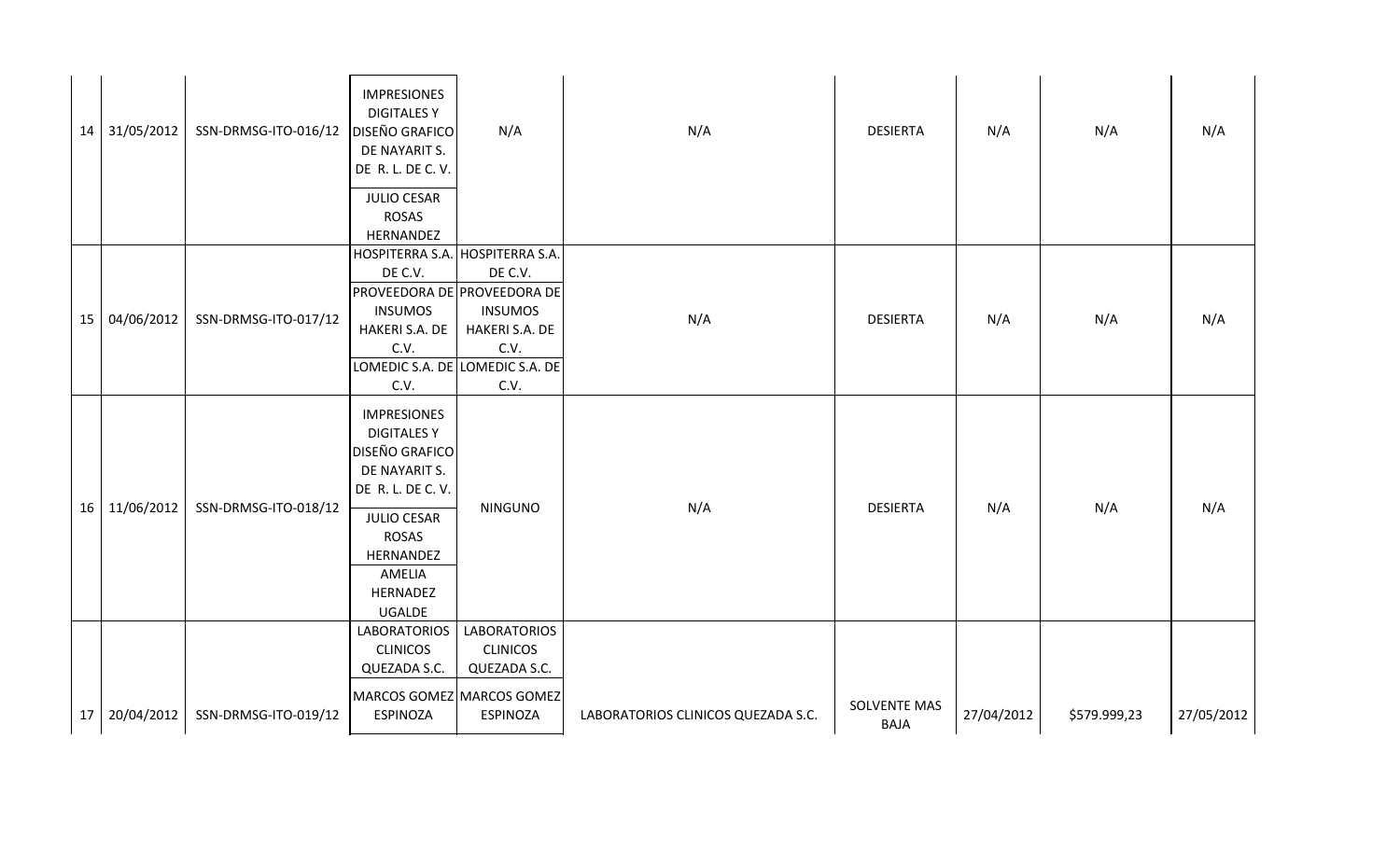|                 |            |                      | <b>ANGIE ARGENIS</b><br><b>FLORES</b><br>CAMARENA                                                                                                                            | <b>ANGIE ARGENIS</b><br><b>FLORES</b><br>CAMARENA                                                                                                                                   |                                              |                                    |            |              |            |
|-----------------|------------|----------------------|------------------------------------------------------------------------------------------------------------------------------------------------------------------------------|-------------------------------------------------------------------------------------------------------------------------------------------------------------------------------------|----------------------------------------------|------------------------------------|------------|--------------|------------|
|                 |            |                      | <b>LABORATORIOS</b><br><b>CLINICOS</b><br>QUEZADA S.C.                                                                                                                       | <b>LABORATORIOS</b><br><b>CLINICOS</b><br>QUEZADA S.C.                                                                                                                              |                                              |                                    |            |              |            |
| 18              | 16/05/2012 | SSN-DRMSG-ITO-020/12 | <b>ESPINOZA</b>                                                                                                                                                              | MARCOS GOMEZ MARCOS GOMEZ<br><b>ESPINOZA</b>                                                                                                                                        | LABORATORIOS CLINICOS QUEZADA S.C.           | <b>SOLVENTE MAS</b><br><b>BAJA</b> | 28/05/2012 | \$579.999,23 | 28/06/2012 |
|                 |            |                      | ANGIE ARGENIS<br><b>FLORES</b><br>CAMARENA                                                                                                                                   | <b>ANGIE ARGENIS</b><br><b>FLORES</b><br>CAMARENA                                                                                                                                   |                                              |                                    |            |              |            |
| 19              | 20/06/2012 | SSN-DRMSG-ITO-021/12 | <b>INSUMOS</b><br>HAKERI S.A. DE<br>C.V.<br>ABASTECEDORA<br>DE INSUMOS<br>PARA LA SALUD<br>S.A.DE C.V.<br>DE C.V.                                                            | PROVEEDORA DE PROVEEDORA DE<br><b>INSUMOS</b><br>HAKERI S.A. DE<br>C.V.<br>ABASTECEDORA<br>DE INSUMOS<br>PARA LA SALUD<br>S.A.DE C.V.<br>HOSPITERRA S.A. HOSPITERRA S.A.<br>DE C.V. | PROVEEDORA DE INSUMOS HAKERI S.A. DE<br>C.V. | <b>SOLVENTE MAS</b><br><b>BAJA</b> | 26/06/2012 | \$389.760,00 | 25-072012  |
| 20 <sup>1</sup> | 27/06/2012 | SSN-DRMSG-ITO-022/12 | <b>LABORATORIOS</b><br><b>CLINICOS</b><br>QUEZADA S.C.<br>KNLABORATORI<br><b>OS DE NAYARIT</b><br>S. A. DE C.V.<br><b>SERVICIOS</b><br>MEDICOS DE<br>NAYARIT S.A. DE<br>C.V. | <b>LABORATORIOS</b><br><b>CLINICOS</b><br>QUEZADA S.C.<br>KNLABORATORI<br>OS DE NAYARIT<br>S. A. DE C.V.<br><b>SERVICIOS</b><br>MEDICOS DE<br>NAYARIT S.A. DE<br>C.V.               | KNLABORATORIOS DE NAYARIT S.A. DE C.V.       | <b>SOLVENTE MAS</b><br><b>BAJA</b> | 23/07/2012 | \$580.000,00 | 31/10/2012 |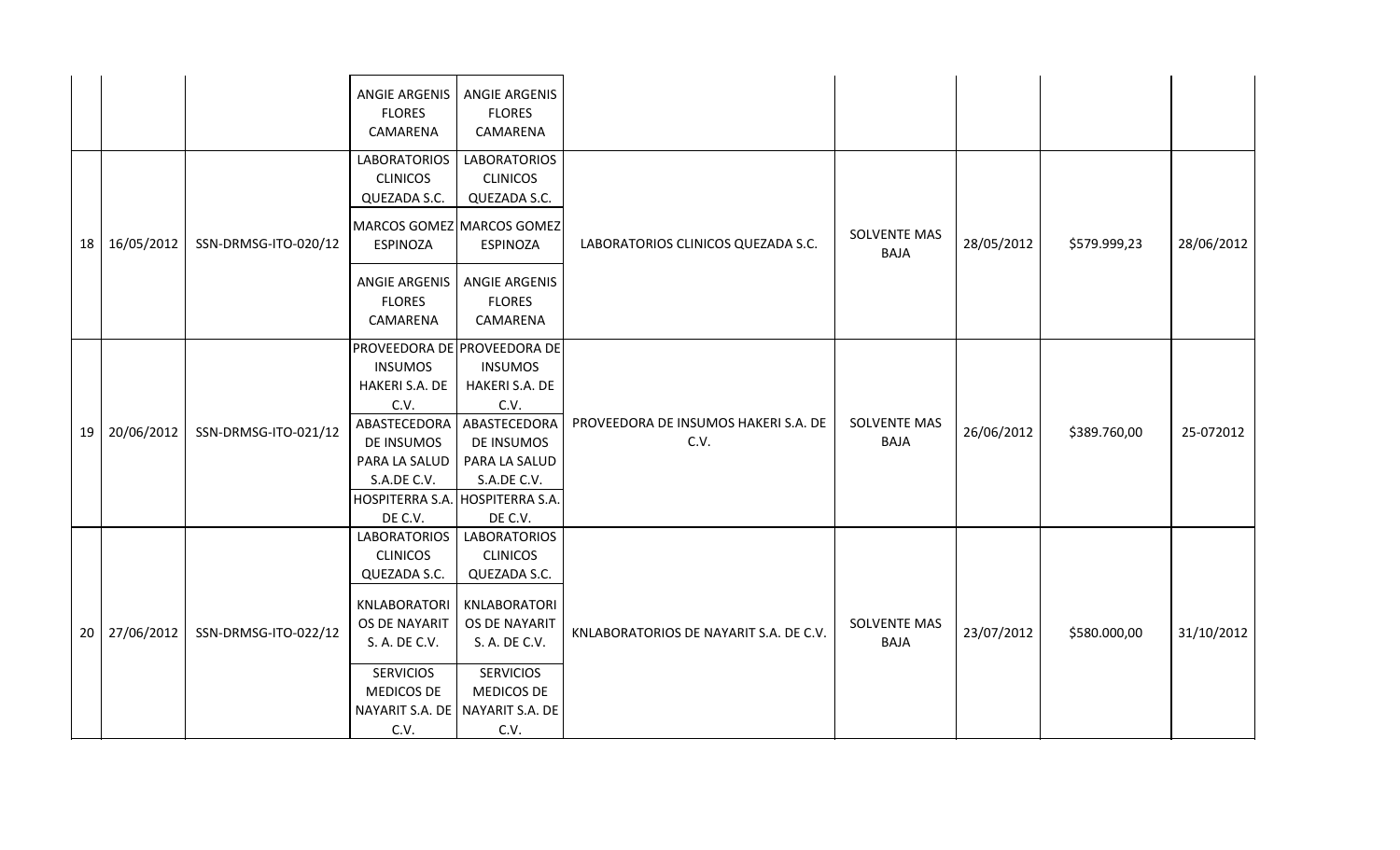|    | 21 03/07/2012 | SSN-DRMSG-ITO-027/12 | REXFARMA S.A.<br>DE C.V.<br>PROVEEDORA DE<br><b>INSUMOS</b><br>HAKERI S.A. DE<br>C.V.<br>FMEDIC S.A. DE<br>C.V.                                          | REXFARMA S.A.<br>DE C.V.<br>PROVEEDORA DE<br><b>INSUMOS</b><br>HAKERI S.A. DE<br>C.V.                                  | N/A                          | <b>DESIERTA</b>                    | N/A        | N/A          | N/A        |
|----|---------------|----------------------|----------------------------------------------------------------------------------------------------------------------------------------------------------|------------------------------------------------------------------------------------------------------------------------|------------------------------|------------------------------------|------------|--------------|------------|
| 22 | 10/07/2012    | SSN-DRMSG-ITO-028/12 | APLICACIONES<br><b>DIAGNOSTICAS</b><br>DE C.V.<br><b>MARIA DINORA</b><br>ROJA<br>RODRIGUEZ<br>PEDRO ROMAN<br>ZAPATA                                      | APLICACIONES<br><b>DIAGNOSTICAS</b><br>NACIONALES S.A. NACIONALES S.A.<br>DE C.V.<br>PEDRO ROMAN<br>ZAPATA             | N/A                          | <b>DESIERTA</b>                    | N/A        | N/A          | N/A        |
| 23 | 10/07/2012    | SSN-DRMSG-ITO-029/12 | JOSE DEL HOYO<br>GUTIERREZ<br><b>ESPINOZA</b><br><b>MARIA DINORA</b><br><b>ROJA</b><br>RODRIGUEZ                                                         | JOSE DEL HOYO<br>GUTIERREZ<br>MARCOS GOMEZ MARCOS GOMEZ<br><b>ESPINOZA</b><br><b>MARIA DINORA</b><br>ROJA<br>RODRIGUEZ | MARIA DINORA ROJAS RODRIGUEZ | <b>SOLVENTE MAS</b><br><b>BAJA</b> | 07/08/2012 | \$303.000,00 | 21/08/2012 |
|    | 24 31/07/2012 | SSN-DRMSG-ITO-030/12 | <b>JOSE RICARDO</b><br><b>SIFUENTES</b><br><b>OCEGUEDA</b><br><b>SERGIO</b><br>GONZALEZ<br>RAMIREZ<br><b>LUIS ENRRIQUE</b><br>NAVARRETE<br><b>CAMPOS</b> | <b>JOSE RICARDO</b><br><b>SIFUENTES</b><br><b>OCEGUEDA</b><br>LUIS ENRRIQUE<br>NAVARRETE<br><b>CAMPOS</b>              | N/A                          | <b>DESIERTA</b>                    | N/A        | N/A          | N/A        |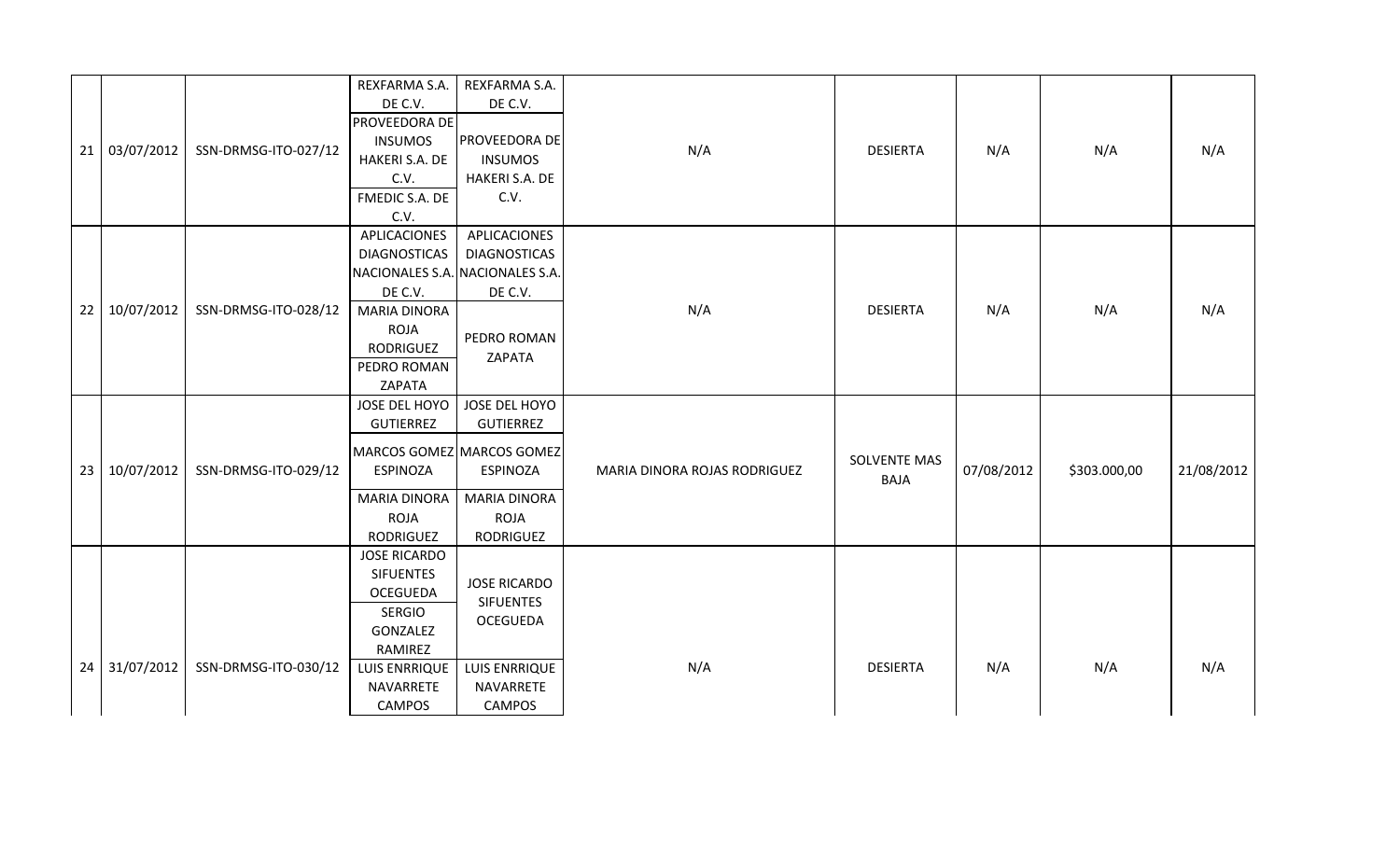|    |                |                      | COMPUTACIÓN,                      | COMPUTACIÓN,                      |                                 |                     |            |              |            |
|----|----------------|----------------------|-----------------------------------|-----------------------------------|---------------------------------|---------------------|------------|--------------|------------|
|    |                |                      | <b>EXPERIENCIA Y</b>              | <b>EXPERIENCIA Y</b>              |                                 |                     |            |              |            |
|    |                |                      |                                   | SERVICIO S.A. DE SERVICIO S.A. DE |                                 |                     |            |              |            |
|    |                |                      | C.V.                              | C.V.                              |                                 |                     |            |              |            |
|    |                |                      | <b>JOSE RICARDO</b>               | <b>JOSE RICARDO</b>               |                                 |                     |            |              |            |
|    |                |                      | <b>SIFUENTES</b>                  | <b>SIFUENTES</b>                  |                                 |                     |            |              |            |
|    |                |                      | <b>OCEGUEDA</b>                   | <b>OCEGUEDA</b>                   |                                 |                     |            |              |            |
|    |                |                      | <b>LUIS ENRRIQUE</b>              | LUIS ENRRIQUE                     |                                 |                     |            |              |            |
| 25 | 13/08/2012     | SSN-DRMSG-ITO-031/12 | NAVARRETE                         | NAVARRETE                         | JOSE RICARDO SIFUENTES OCEGUEDA | <b>SOLVENTE MAS</b> | 24/08/2012 | \$211.990,00 | 31/12/2012 |
|    |                |                      | <b>CAMPOS</b>                     | <b>CAMPOS</b>                     |                                 | <b>BAJA</b>         |            |              |            |
|    |                |                      | COMPUTACIÓN,                      | COMPUTACIÓN,                      |                                 |                     |            |              |            |
|    |                |                      | <b>EXPERIENCIA Y</b>              | <b>EXPERIENCIA Y</b>              |                                 |                     |            |              |            |
|    |                |                      | SERVICIO S.A. DE SERVICIO S.A. DE |                                   |                                 |                     |            |              |            |
|    |                |                      | C.V.                              | C.V.                              |                                 |                     |            |              |            |
|    |                |                      | <b>MARIA DINORA</b>               |                                   |                                 |                     |            |              |            |
|    |                |                      | <b>ROJA</b>                       | <b>MARIA DINORA</b>               |                                 |                     |            |              |            |
|    |                |                      | RODRIGUEZ                         | <b>ROJA</b>                       |                                 |                     |            |              |            |
|    |                |                      | <b>MARCOS GOMEZ</b>               | <b>RODRIGUEZ</b>                  |                                 | <b>SOLVENTE MAS</b> |            |              |            |
|    | 26 23/10/2012  | SSN-DRMSG-ITO-033/12 | ESPINOZA                          |                                   | MARIA DINORA ROJA RODRIGUEZ     | <b>BAJA</b>         | 12/11/2012 | \$323.895,00 | 04/12/2012 |
|    |                |                      |                                   |                                   |                                 |                     |            |              |            |
|    |                |                      |                                   | JOSE DEL HOYO   MARCOS GOMEZ      |                                 |                     |            |              |            |
|    |                |                      | <b>GUTIERREZ</b>                  | <b>ESPINOZA</b>                   |                                 |                     |            |              |            |
|    |                |                      |                                   |                                   |                                 |                     |            |              |            |
|    |                |                      | ELTON ANTONIO ELTON ANTONIO       |                                   |                                 |                     |            |              |            |
|    |                |                      | ABUD GARCÍA                       | ABUD GARCÍA                       |                                 |                     |            |              |            |
|    |                |                      | <b>GABRIELA</b>                   | <b>GABRIELA</b>                   |                                 |                     |            |              |            |
| 27 | 31/10/2012     | SSN-DRMSG-ITO-034/12 | <b>TOVAR</b>                      | <b>TOVAR</b>                      | ELTON ANTONIO ABUD GARCÍA       | <b>SOLVENTE MAS</b> | 07/11/2012 | \$371.200,00 | 07/01/2013 |
|    |                |                      | <b>COBARRUVIAS</b>                | <b>COBARRUVIAS</b>                |                                 | <b>BAJA</b>         |            |              |            |
|    |                |                      | <b>ROSA MARIA</b>                 | <b>ROSA MARIA</b>                 |                                 |                     |            |              |            |
|    |                |                      | <b>MORENO</b>                     | <b>MORENO</b>                     |                                 |                     |            |              |            |
|    |                |                      | ARROYO                            | ARROYO                            |                                 |                     |            |              |            |
|    |                |                      | <b>MARIA DINORA</b>               |                                   |                                 |                     |            |              |            |
|    |                |                      | <b>ROJA</b>                       | <b>MARIA DINORA</b>               |                                 |                     |            |              |            |
|    |                |                      | <b>RODRIGUEZ</b>                  | <b>ROJA</b>                       |                                 |                     |            |              |            |
|    |                |                      | JOSE DEL HOYO                     | <b>RODRIGUEZ</b>                  |                                 | <b>SOLVENTE MAS</b> |            |              |            |
|    | 28 11//10/2012 | SSN-DRMSG-ITO-035/12 | <b>GUTIERREZ</b>                  |                                   | MARIA DINORA ROJAS RODRIGUEZ    | <b>BAJA</b>         | 03/12/2012 | \$283.759,20 | 21/12/2012 |
|    |                |                      |                                   |                                   |                                 |                     |            |              |            |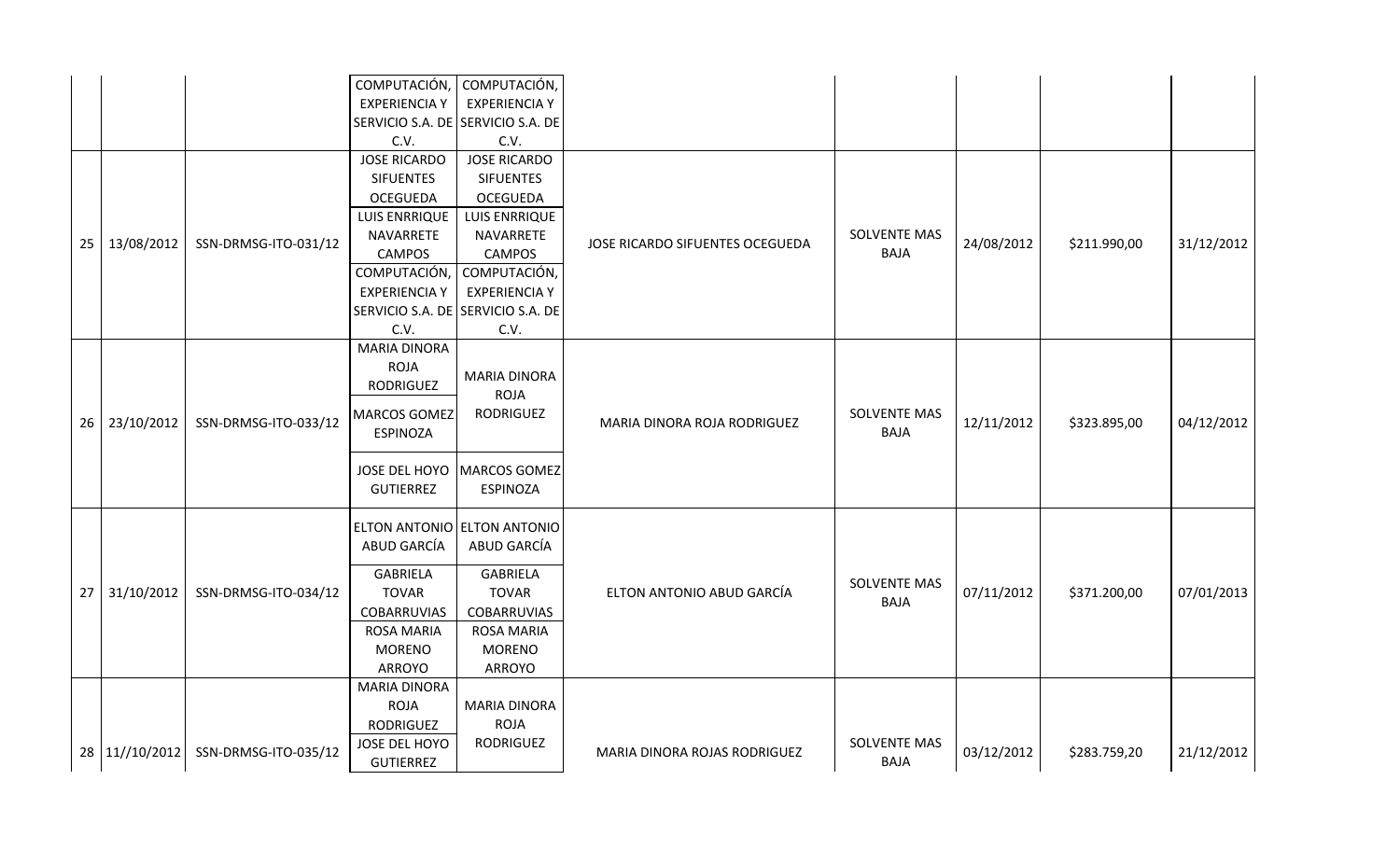|    |               |                      | MARCOS GOMEZ JOSE DEL HOYO<br><b>ESPINOZA</b>                                                                                                                                                                 | <b>GUTIERREZ</b>                                                                                                    |                                              |                                    |            |              |            |
|----|---------------|----------------------|---------------------------------------------------------------------------------------------------------------------------------------------------------------------------------------------------------------|---------------------------------------------------------------------------------------------------------------------|----------------------------------------------|------------------------------------|------------|--------------|------------|
| 29 | 16/10/2012    | SSN-DRMSG-ITO-036/12 | <b>MARIA DINORA</b><br><b>ROJA</b><br>RODRIGUEZ<br>PROVEEDORA DE<br><b>INSUMOS</b><br>HAKERI S.A. DE<br>C.V.<br><b>REPRESENTACIO</b><br>NES MAY, S.A.<br>DE C.V.<br><b>SELECTO</b><br>MEDIAC, S.A. DE<br>C.V. | <b>NINGUNO</b>                                                                                                      | N/A                                          | <b>DESIERTA</b>                    | N/A        | N/A          | N/A        |
|    | 30 23/10/2012 | SSN-DRMSG-ITO-037/12 | PROVEEDORA DE PROVEEDORA DE<br><b>INSUMOS</b><br>HAKERI S.A. DE<br>C.V.<br><b>KABHA ATAROS</b><br>S.A. DE C.V.<br><b>GRUPO</b><br>QUIROPRACTICO QUIROPRACTICO<br><b>DEL BAJIO</b>                             | <b>INSUMOS</b><br>HAKERI S.A. DE<br>C.V.<br><b>KABHA ATAROS</b><br>S.A. DE C.V.<br><b>GRUPO</b><br><b>DEL BAJIO</b> | PROVEEDORA DE INSUMOS HAKERI S.A DE<br>.C.V. | <b>SOLVENTE MAS</b><br><b>BAJA</b> | 06/11/2012 | \$289.766,54 | 04/12/2012 |
|    | 31 24/10/2012 | SSN-DRMSG-ITO-038/12 | <b>MARIA DINORA</b><br><b>ROJA</b><br>RODRIGUEZ<br>PROVEEDORA DE<br><b>INSUMOS</b><br>HAKERI S.A. DE<br>C.V.<br>REPRESENTACIO<br>NES MAY, S.A.<br>DE C.V.                                                     | <b>NINGUNO</b>                                                                                                      | N/A                                          | <b>DESIERTA</b>                    | N/A        | N/A          | N/A        |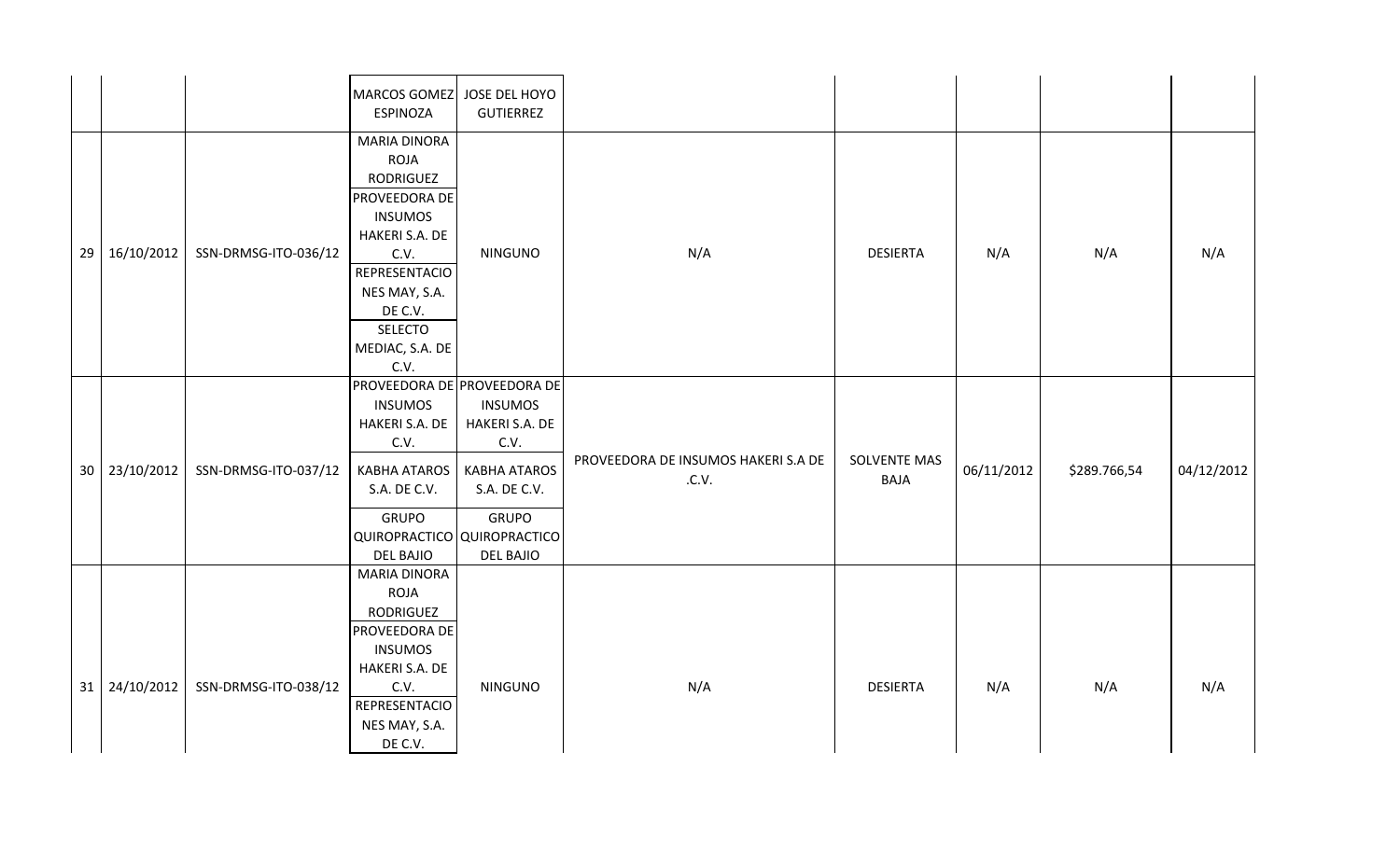|    |               |                      | SELECTO<br>MEDIACA, S.A.<br>DE C.V.                                                                                                                                      |                                                                                                         |                                                     |                                    |            |              |            |
|----|---------------|----------------------|--------------------------------------------------------------------------------------------------------------------------------------------------------------------------|---------------------------------------------------------------------------------------------------------|-----------------------------------------------------|------------------------------------|------------|--------------|------------|
| 32 | 31/10/2012    | SSN-DRMSG-ITO-039/12 | ABT<br>COMERCIALIZAD<br>ORA S.A. DE C.V.<br>SELECTO<br>MEDIACA, S.A.<br>DE C.V.<br><b>MEDICURI S.A.</b>                                                                  | ABT<br>COMERCIALIZAD<br>ORA S.A. DE C.V.<br><b>SELECTO</b><br>MEDIACA, S.A.<br>DE C.V.<br>MEDICURI S.A. | MEDICURI S.A. DE C.V.                               | <b>SOLVENTE MAS</b><br><b>BAJA</b> | 05/11/2012 | \$567.256,70 | 20/11/2012 |
| 33 | 31/10/2012    | SSN-DRMSG-ITO-040/12 | DE C.V.<br><b>IMPLEMENTOS</b><br><b>PARA</b><br><b>HOSPITALES</b><br>PADILLA S.A. DE<br>C.V.<br><b>APLICACIONES</b><br><b>DIAGNOSTICAS</b><br>NACIONALES S.A.<br>DE C.V. | DE C.V.<br><b>IMPLEMENTOS</b><br>PARA<br><b>HOSPITALES</b><br>PADILLA S.A. DE<br>C.V.                   | IMPLEMENTOS PARA HOSPITALES PADILLA<br>S.A. DE C.V. | <b>SOLVENTE MAS</b><br><b>BAJA</b> | 12/11/2012 | \$500.192,00 | 12/11/2012 |
|    |               |                      | INGENIERIA<br><b>DIAGNOSTICA</b><br><b>OUTSOURCING</b><br>S. DE R.L. DE C.V.                                                                                             | APLICACIONES<br><b>DIAGNOSTICAS</b><br>NACIONALES S.A.<br>DE C.V.                                       |                                                     |                                    |            |              |            |
|    | 34 05/11/2012 | SSN-DRMSG-ITO-041/12 | LOVENDIG<br>GROUP, S.A. DE<br>C.V.<br>COGLOBALIX,<br>S.A. DE C.V.<br>ABASTECEDORA<br>DE INSUMOS<br>PARA LA SALUD<br>S.A.DE C.V.                                          | <b>NINGUNO</b>                                                                                          | N/A                                                 | <b>DESIERTA</b>                    | N/A        | N/A          | N/A        |